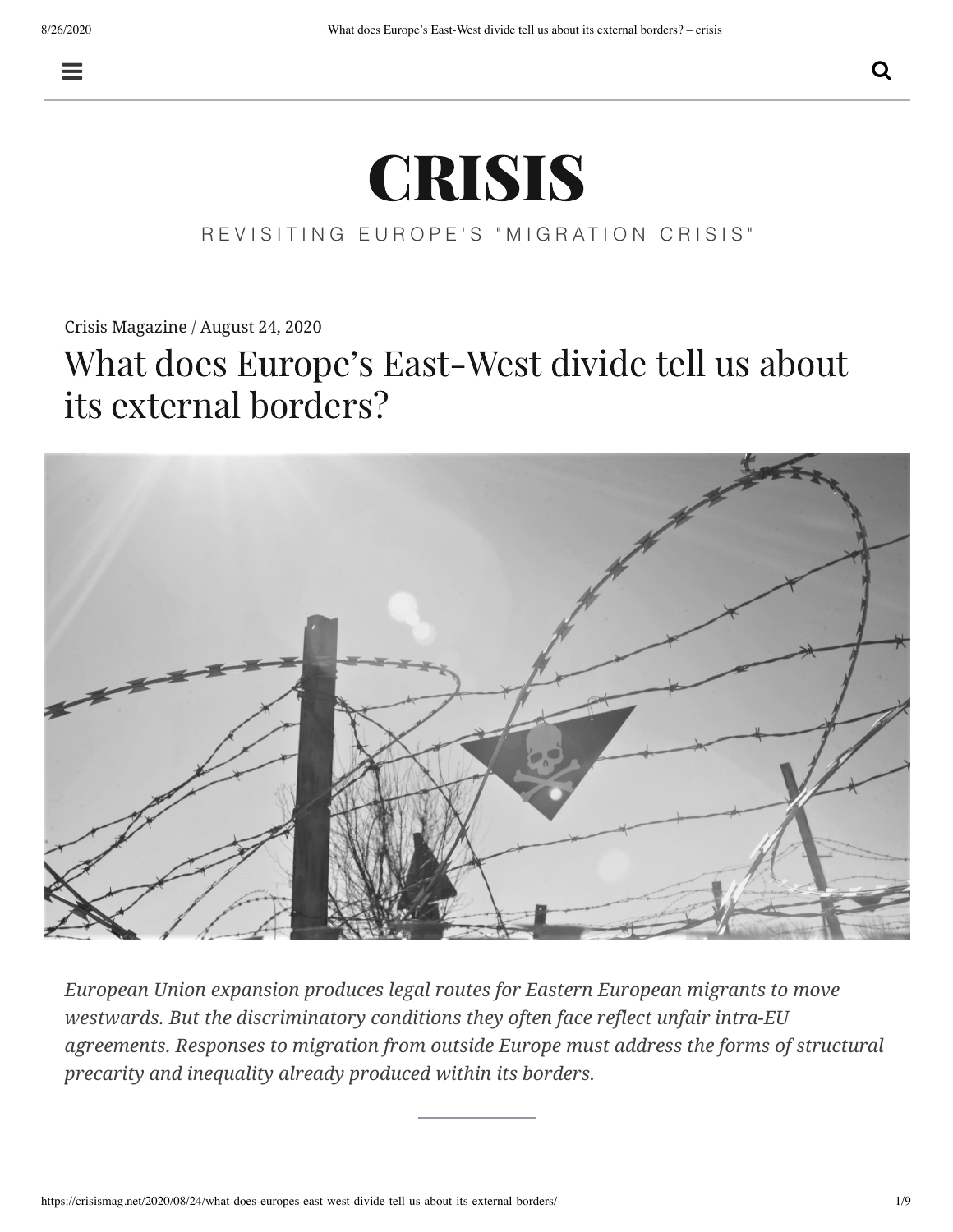$\equiv$ 

### **Raluca Bejan**

Europe – or more precisely, the European Union (EU) – is an unequal place. The end of the Cold War did not erase regional differences but, in many ways, exacerbated them. Just think of the differentiated access to the Schengen space, the lower-quality of consumer goods in Eastern Europe compared to the West, the transitional labour curbs imposed on Eastern Bloc countries upon entry into the Union, or the continued flow of low-skilled migrant labour during the COVID-19 pandemic.

The Schengen space was established as a transnational area with no internal border controls. It was incorporated into the [legal framework of the EU](https://ec.europa.eu/home-affairs/e-library/glossary/schengen-agreement-convention_en) through the Amsterdam Treaty in 1999. Wealthier countries of Western Europe such as the UK negotiated opt-outs in order to secure exclusive control over the management of irregular entries at its borders. Yet the countries at the periphery of Europe, such as Bulgaria, Croatia, Cyprus and Romania, were kept out of the Schengen protocol after joining the EU due to the alleged permeability of their borders and concerns about their ability to control migrant entries.

The centre-periphery divide in the EU is also manifested in commerce. In comparing food quality across the EU, Slovakia's Agriculture Ministry and the State Veterinary and Food Administration (ŠVPS) found that several products, such as dairy, meat and fish, chocolate, baked goods, cheese and drinks, are of [lower quality](https://www.euractiv.com/section/health-consumers/news/lower-quality-of-same-food-brands-in-eastern-europe-raises-eyebrows/) in terms of packaging, composition, weight, colour, flavour and smell in the Eastern Bloc states of the Czech Republic, Poland, Slovakia, Hungary, Romania and Bulgaria, compared to very same products sold in countries of Western Europe such as Germany and Austria.

Intra-EU migration similarly reflects the fact that the East does not play on an equal field with its Western counterparts. Migration curbs have historically regulated admissibility into the sought-after wealthy nations, limiting residency and citizenship to those deemed desirable, and blocking entry for the undesirable. With the [2004 EU enlargement](https://eur-lex.europa.eu/legal-content/EN/TXT/?uri=LEGISSUM%3Ae50017), eight Eastern European countries joined the Union: The Czech Republic, Estonia, Hungary, Latvia, Lithuania, Poland, Slovakia and Slovenia. These became known as A8 or EU8 countries. Most of the older EU states, except the UK, Ireland and Sweden, imposed restrictive policies on the new member states and denied A8 nationals free access to domestic labour markets for a period of seven years.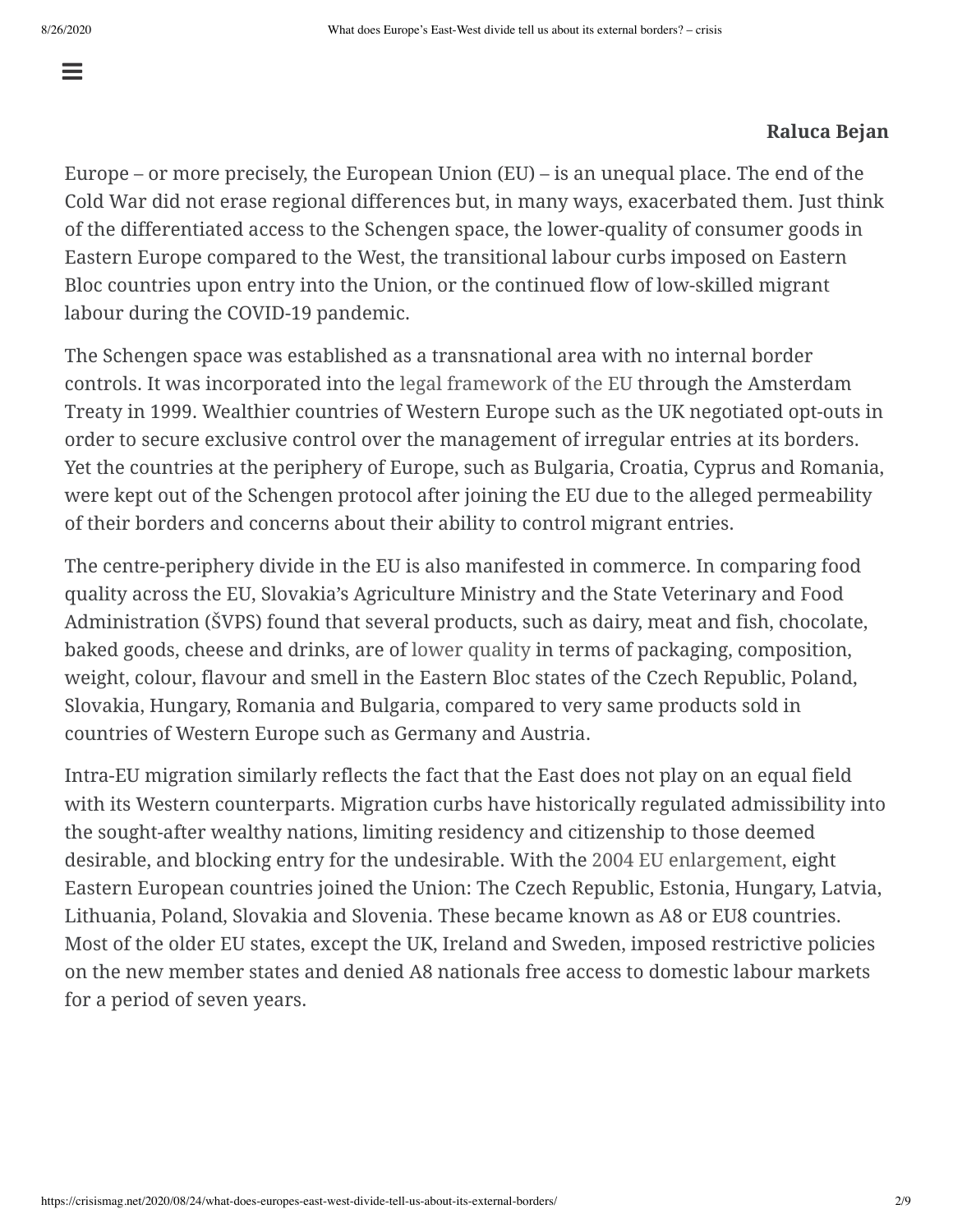$\equiv$ 

"

# The discriminatory treatment of Eastern Bloc migrants has become ever more evident during the COVID-19 pandemic.

Within a decade, however, Polish migrants came to represent the most common non-British nationality in the UK, reaching [one million](https://www.ons.gov.uk/peoplepopulationandcommunity/populationandmigration/internationalmigration/bulletins/ukpopulationbycountryofbirthandnationality/2016) residents. In 2016, when the EU Council confirmed the [ascension of Romania and Bulgaria](https://ec.europa.eu/commission/presscorner/detail/en/IP_06_1900) to the EU membership, the UK announced that it would preventively limit access to the British labour market for Romanian and Bulgarian nationals: these were now confined to the [lowest sectors](https://www.berghahnjournals.com/view/journals/focaal/2007/49/focaal490109.xml) of the British labour market, working under self-employment authorizations and seasonal contracts in the food processing and agricultural sectors.

The curbs remained in effect until [January 2014](https://migrationobservatory.ox.ac.uk/resources/commentaries/a2-migration-to-britain-after-transitional-restrictions-the-first-piece-of-evidence/) and imposed a liminal conditional status on Romanians and Bulgarians, transforming them into a group of undesirable and precarious migrants, temporarily admitted into the lowest sectors of the labour market, yet excluded from the workplace benefits and rights that usually come with stable work contracts and residency. Austria, Belgium, France, Germany, Ireland, Italy, Luxembourg, Malta and the Netherlands also introduced [transitional arrangements](https://www.niesr.ac.uk/sites/default/files/publications/050811_152043.pdf) for Romanian and Bulgarian nationals, despite the fact that such labour controls constitute an indirect form of nationality-based discrimination.

The discriminatory treatment of Eastern Bloc migrants has become ever more evident during the COVID-19 pandemic. Replicating the global pattern in which wealthy countries import temporary migrants from poorer nations to harvest crops, labour in meat plants, or work in other low-skill jobs such as construction, shipping and manufacturing, Eastern Bloc seasonal migrant workers were brought to facilitate food production in several Western European states.

The periphery of Europe has little value to the West beyond supplying the continent with an easily accessible pool of cheap labour.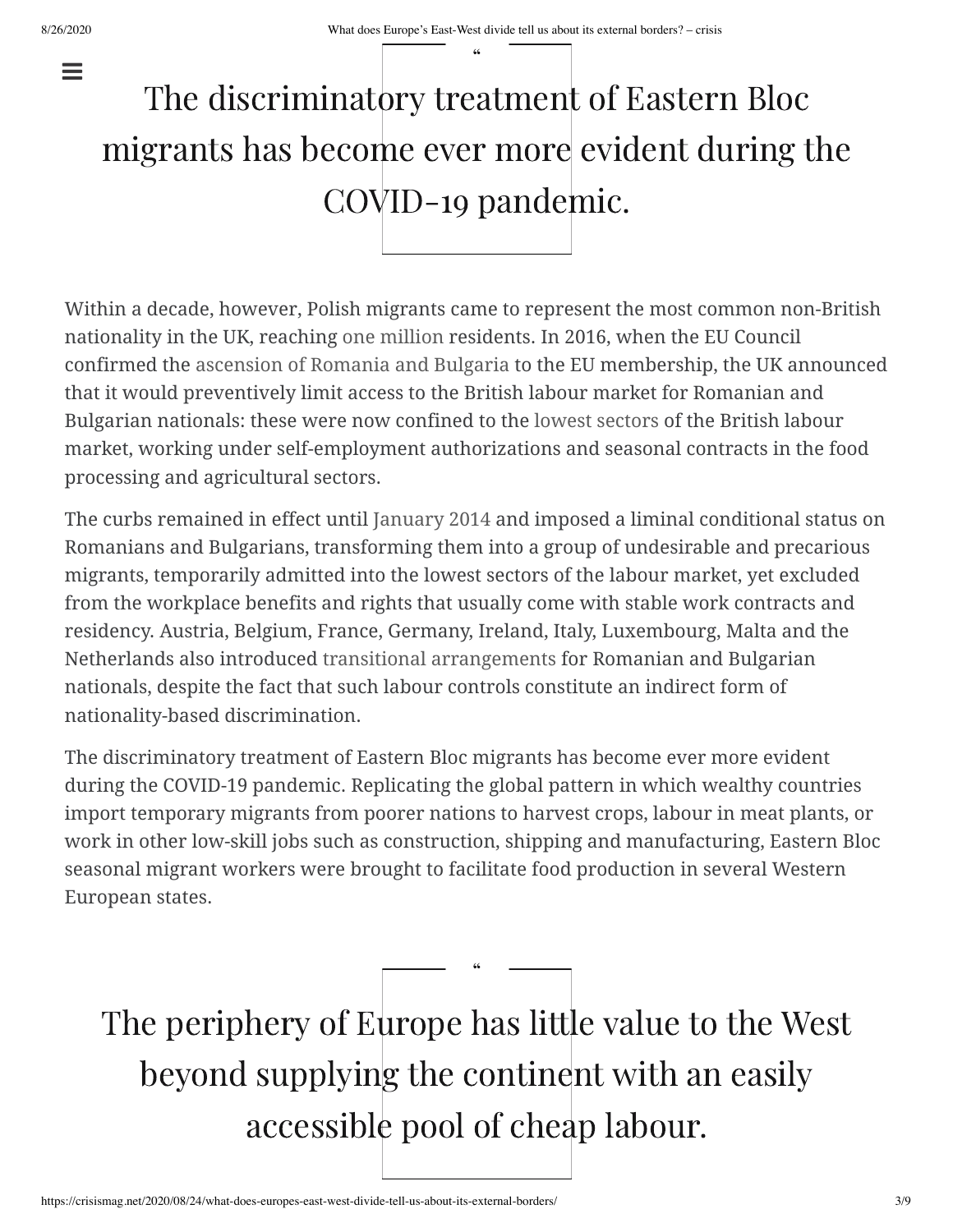#### 8/26/2020 What does Europe's East-West divide tell us about its external borders? – crisis

Despite international travel bans and physical distancing regulations, Germany brought in about 80,000 seasonal workers from Romania at the peak of the pandemic in March and April 2020 to work its [asparagus fields.](https://verfassungsblog.de/covid-19-and-disposable-migrant-workers/) Austria disregarded the border closures to bring in hundreds of [care workers](https://www.theguardian.com/profile/paula-erizanu) from Romania and Bulgaria to look after its ageing population. And the UK flew Romanian seasonal workers on charter flights for [agricultural work](https://www.newsbreak.com/news/1548638766897/eastern-europeans-flown-in-for-vital-jobs-on-uk-german-farms) after failing to deliver the '[British workers for British jobs](https://www.theguardian.com/commentisfree/2017/sep/08/british-jobs-workers-fascist-government-brexit-plan)' that were promised in the Brexit referendum.

That the Western European states were determined to continue their asparagus and strawberry harvest at any cost, even during a pandemic, while putting the health of Eastern European seasonal workers at risk, shows that the periphery of Europe has little value to the West beyond supplying the continent with an easily accessible pool of cheap labour. The above examples of intra-EU inequities did not occur in a political vacuum. As I found in my research on the EU refugee relocation scheme, similar inequities can be observed in the management of Europe's external borders.

In 2015, when Europe was confronted with record numbers of refugee arrivals in the Mediterranean, the European Commission adopted via two procedural decisions a [relocation mechanism](https://ec.europa.eu/commission/presscorner/detail/en/IP_15_5596) to transfer 120,000 people from the entry nations of Italy and Greece to the least affected member states. The first decision, drafted on September 15,2015, aimed to relocate 40,000 people. The second decision was adopted after the opening of the Western Balkan route on September 22, 2015. It aimed to transfer 15,600 people from Italy, 50,400 from Greece and 54,000 from Hungary.

The mandatory decisions were to be applied over the next two years and were based on a formula that calculated the number of asylum seekers to be transferred to each country on four [national indicators:](https://ec.europa.eu/commission/presscorner/detail/it/MEMO_15_5698) GDP (40%), population size (40%), unemployment rate (10%) and the past numbers of asylum applications processed by each state (10%). Taken equally, each indicator counted in an identical percentage/share rather than proportionally. A proportional distribution would have implied, however, that the percentages/shares of the indicators would change according to various criteria of national differentiation; the GDP could amount to a higher proportion, let us say 60% for the wealthier, western European states and 40% for the peripheral nations. Yet this was not the case. Under the guise of equality between member states, the relocation formula was applied equally across countries.

# The relocation scheme brought suppressed East-West political divides out into the open.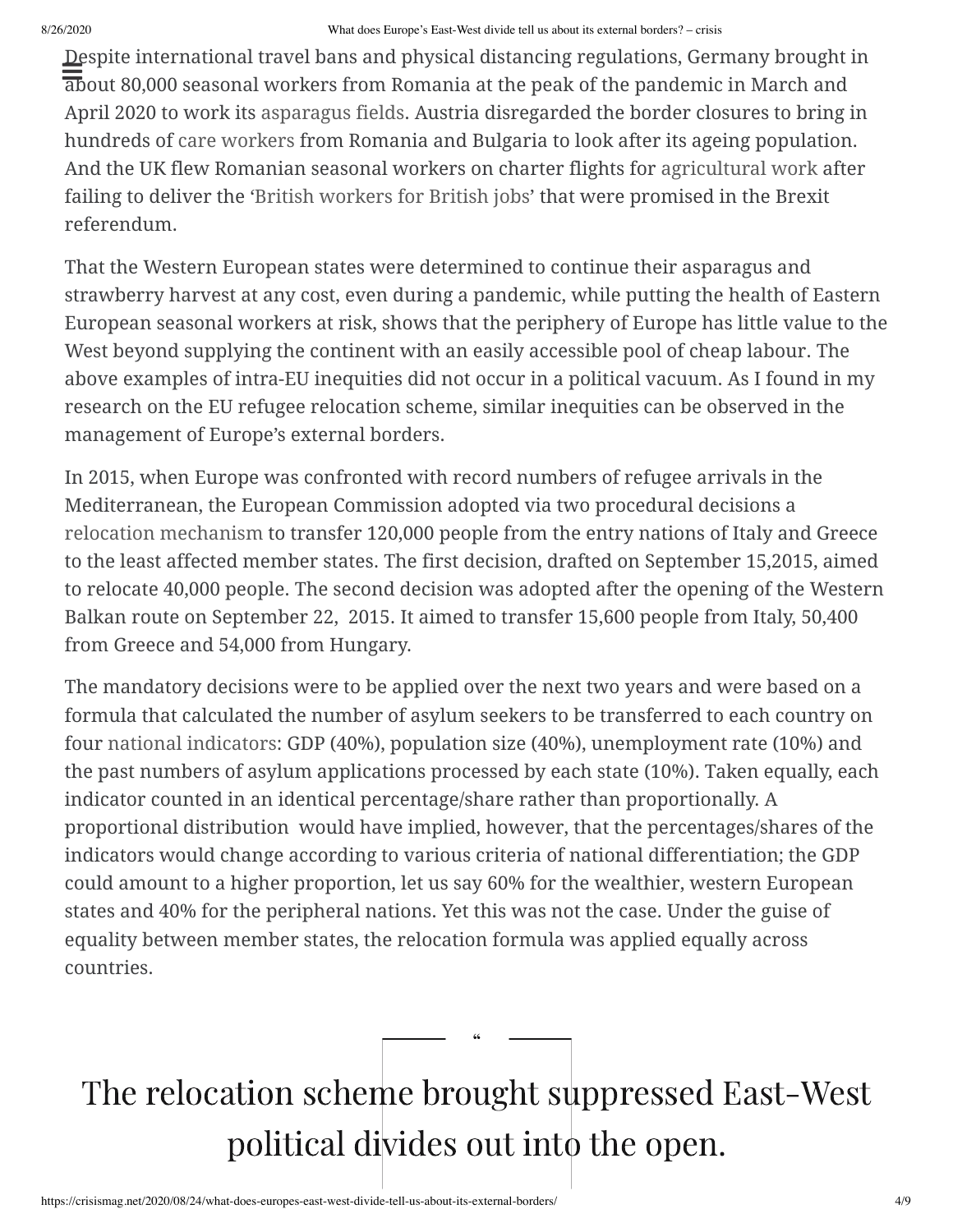### $\equiv$

No consideration was given to sociopolitical indicators, such as measures of settlement and immigrant integration, care provision mechanisms or the number of refugee reception centres. The relocation scheme also ignored political and economic differences, such as those between strong and weak welfare states and did not account for each state's commitment and willingness to host asylum seekers. After all, countries with stronger immigrant integration systems and stronger care provision mechanisms would be better equipped to accommodate refugees than those states that have higher population numbers, for example, but lack adequate reception and integration schemes.

The relocation scheme brought suppressed East-West political divides out into the open. The Eastern Bloc states have mainly opposed the relocation decisions, with Hungary, Romania, the Czech Republic and the Slovak Republic [voting against](https://verfassungsblog.de/a-5050-ball-the-east-versus-the-eu-in-the-refugee-relocation-game/) the scheme. The Czech Republic expressed concerns related to refugees' relocation preferences. Slovakia invoked the need for voluntary participation. Romania initially denounced the relocation mechanism for addressing the symptom of the problem while neglecting the capacity of the various states to integrate migrants, though it eventually signed on.

Hungary's main concern was with controlling the external borders of the Union. Hungary argued that its refusal to participate in the scheme and to transfer the 54,000 asylum seekers located on its territory, are also indicative of ['responsibility-sharing'](https://pdfs.semanticscholar.org/364e/031598761c451706d2c29c420e13c718ffde.pdf). Hungary and Slovakia later launched [two separate claims](http://curia.europa.eu/juris/document/document.jsf?docid=194081&doclang=EN) at the European Court of Justice (CJEU), [C-647/15](http://curia.europa.eu/juris/liste.jsf?num=C-647/15) and C-[643/15, to dispute the legal validity of the decisions. Their legal claims had to do mainly wit](http://curia.europa.eu/juris/liste.jsf?language=en&jur=C,T,F&num=c-643/15)h technical issues: that the two-year time frame for relocation did not fit within the parameters of a provisional mechanism; that the inflow of irregular entries was foreseeable, hence the purported crisis did not exist; that the decision was not voted unanimously; that the national parliaments were not consulted on the matter; and that the European Parliament did not review the re-amended text (once Hungary refused assistance from the program).

Public opinion was quick to rationalize this as a manifestation of the backward, racist and intolerant ideology of the Eastern Bloc.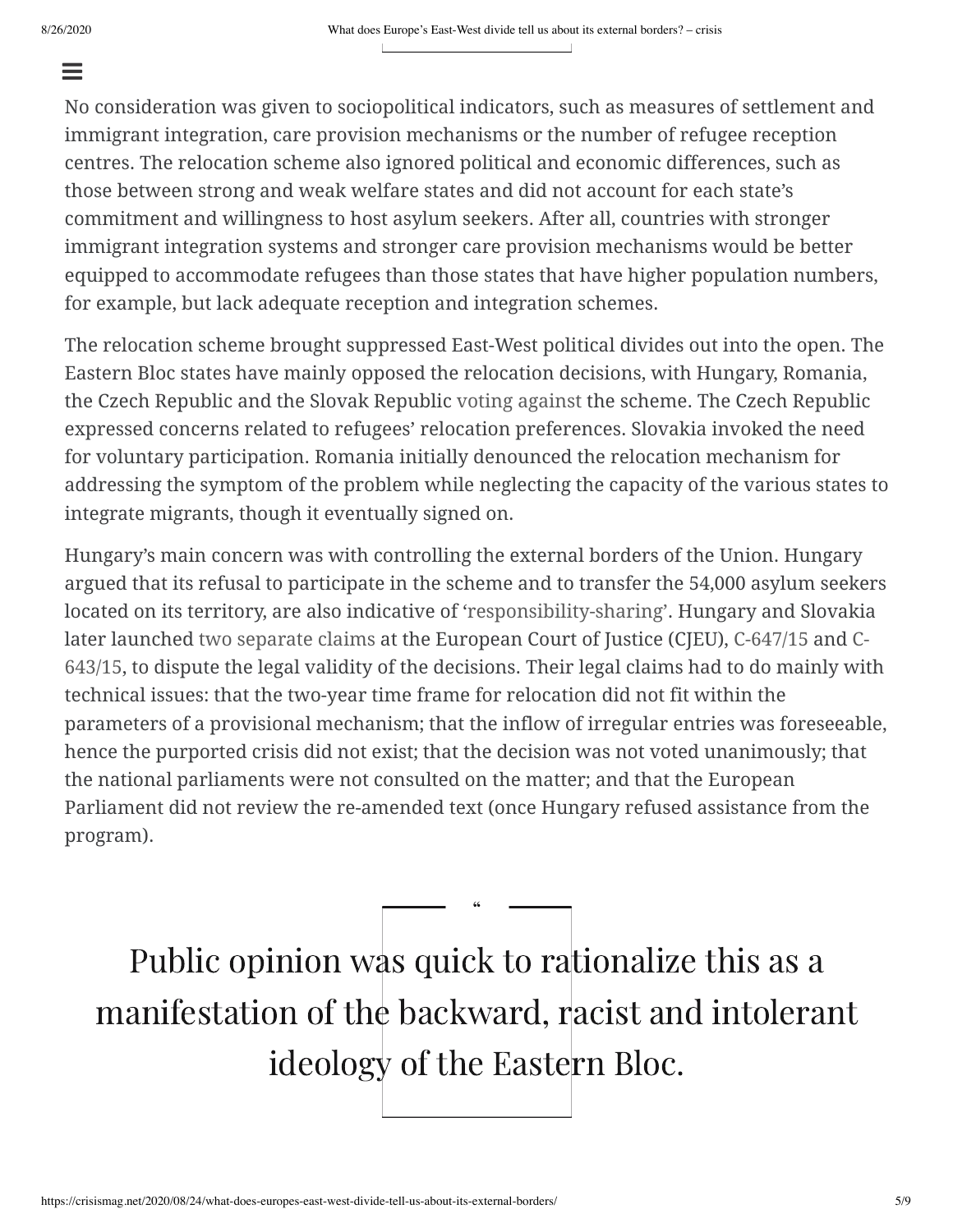#### 8/26/2020 What does Europe's East-West divide tell us about its external borders? – crisis

These claims were dismissed by the [CJEU](http://curia.europa.eu/juris/document/document.jsf?docid=194081&doclang=EN) in July 2017 (CJEU, 2017). While is much simpler to reso claims were distinssed by the effect in Jury 2017 (effect, 2017). While is inderi sind<br>resort to simplistic bigotry explanations, the reasons for which the Eastern European governments opposed the relocation scheme were in fact more diverse and complex. The relocation decisions became such a contentious issue that the European Commission did not continue the scheme past its initial two-year time frame, despite the [recommendation](http://www.unhcr.org/news/press/2017/9/59ca64354/unhcr-calls-eurelocation-scheme-continue.html) of the UN Refugee Agency (UNHCR) that it be extended past its 2017 end date.

Public opinion was quick to rationalize the escalating political brawl by constructing it as simply a manifestation of the backward, racist and intolerant [ideology](https://usa.greekreporter.com/2019/09/27/greek-pm-calls-for-migrant-burden-sharing-in-un-speech/) of the Eastern Bloc, which was often baselessly contrasted with an image of Western European cultural tolerance. Little consideration was given to structural differences, particularly the East-West divide that tends to shape politics within the Union, and how these might explain why the Eastern European states were unwilling to receive migrants in need of international protection.

In 2019, I conducted [field work in Romania,](https://www.respondmigration.com/wp-blog/following-refugee-relocation-scheme-ideological-interpretations-of-interstate-shared-responsibility-in-romania) where I interviewed fourteen politicians and policy makers who had formerly worked in the Romanian Parliamentary Committee for Union Affairs or the European Union Parliament, or were affiliated with the General Inspectorate of Migration and the Romanian Ministry of the Interior. I asked them about their views about shared responsibility in relation to the EU's relocation system. The data I collected showed that, ideologically speaking, the political reluctance to adopt the scheme was connected with the country's low capacity to receive asylum seekers and the limited prospects for their integration into Romanian society. The respondents saw Romania as a state that lacks the solid refugee integration schemes that have been present in the West for decades, and one which has limited experience in the field of migration management.

The data from the study also showed that the relocation scheme was seen as [ineffective,](https://www.respondmigration.com/wp-blog/following-refugee-relocation-scheme-ideological-interpretations-of-interstate-shared-responsibility-in-romania) since it failed to capture state-specific factors, such as the low standard of living in Romania and the country's position as a source of emigration rather than immigration: Romanians see themselves as the legitimate migrants to Europe, escaping their socio-political conditions by migrating to Western Europe, and thus unable to accommodate others in need.

Responsibility sharing requires agreements that acknowledge the power inequalities between the central and peripheral parts of the Union.